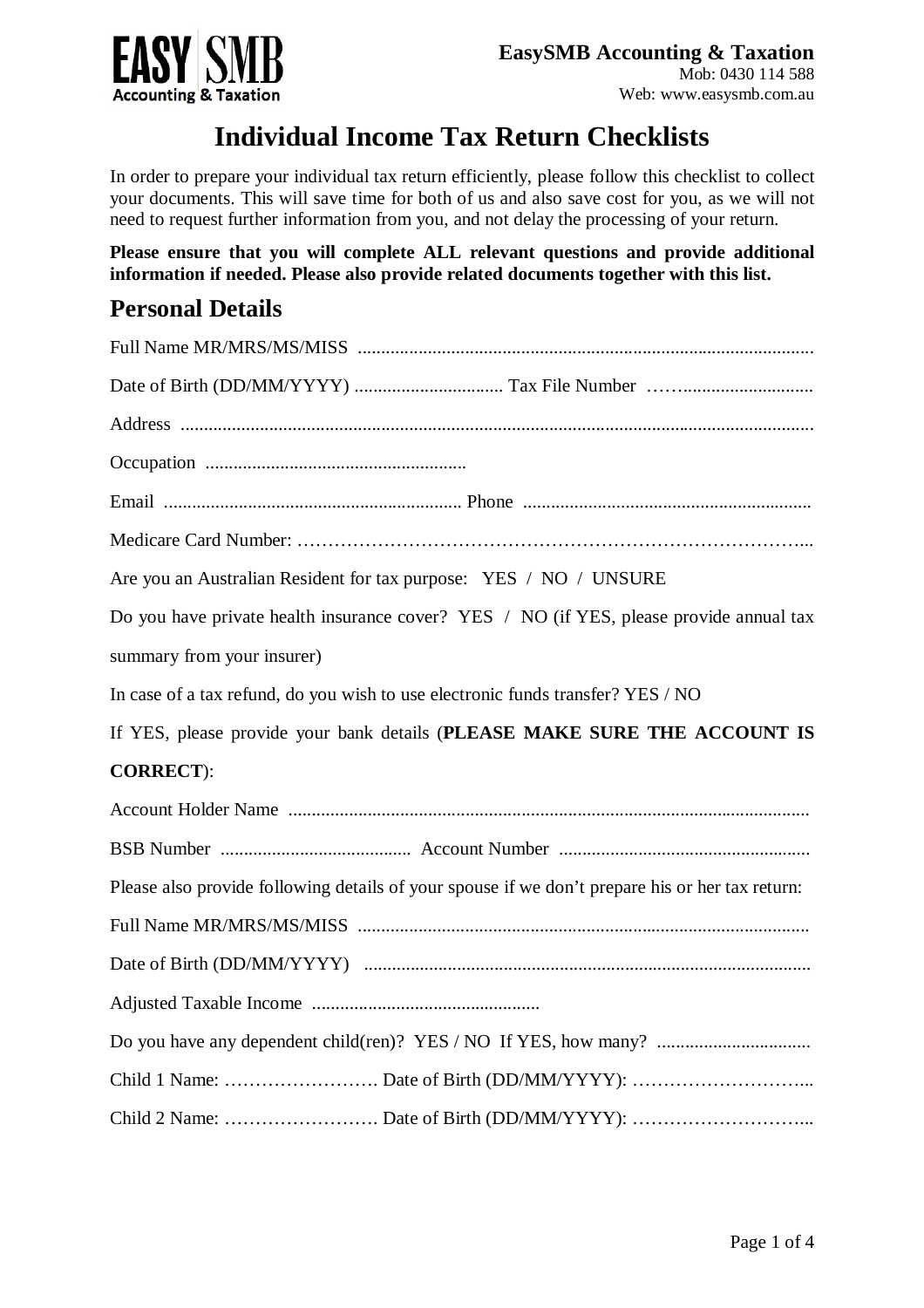



Mob: 0430 114 588 Web: [www.easysmb.com.au](http://www.easysmb.com.au)

| <b>Income</b>                                                                                         | <b>YES</b> | NO <sub>1</sub> | <b>UNSURE</b> |
|-------------------------------------------------------------------------------------------------------|------------|-----------------|---------------|
| Please tick and provide related paperwork.                                                            |            |                 |               |
| Salary/Wages (including workcover/paid parental leave)                                                |            |                 |               |
| Allowances, tips, director fees etc                                                                   |            |                 |               |
| <b>Employment termination payment</b>                                                                 |            |                 |               |
| Employer lump sum payment (e.g. pro rata annual leave)                                                |            |                 |               |
| Australian Government allowances & payments (e.g. newstart,<br>youth allowance, and austudy payments) |            |                 |               |
| Australian Government pensions and allowances                                                         |            |                 |               |
| Australian superannuation pensions or lump sum payments                                               |            |                 |               |
| Bank interest income                                                                                  |            |                 |               |
| Dividends from companies in Australia (including any dividend<br>reinvestment)                        |            |                 |               |
| Employee share schemes                                                                                |            |                 |               |
| Distributions from partnerships and/or trust                                                          |            |                 |               |
| Personal Service Income or Business Income                                                            |            |                 |               |
| Foreign source income (including pensions) and income from<br>foreign assets or property              |            |                 |               |
| Income from rental properties (Annual Rental Statement)                                               |            |                 |               |
| Sale of assets (with potential Capital Gains Tax implications)                                        |            |                 |               |
| <b>Life Assurance Bonus</b>                                                                           |            |                 |               |
| <b>Insurance Payout</b>                                                                               |            |                 |               |
| Have you received any other kind of income? (please provide<br>details if YES)                        |            |                 |               |
| Other Income:                                                                                         |            |                 |               |

………………………………………………………………………………………………… …………………………………………………………………………………………………

……………………………………………………………………............................................

| <b>Work Related Deductions</b>                          | <b>YES</b> | NO | <b>UNSURE</b> |
|---------------------------------------------------------|------------|----|---------------|
| Please tick and provide related paperwork.              |            |    |               |
| Motor Vehicle Expense                                   |            |    |               |
| Travel expenses in relation to your work and employment |            |    |               |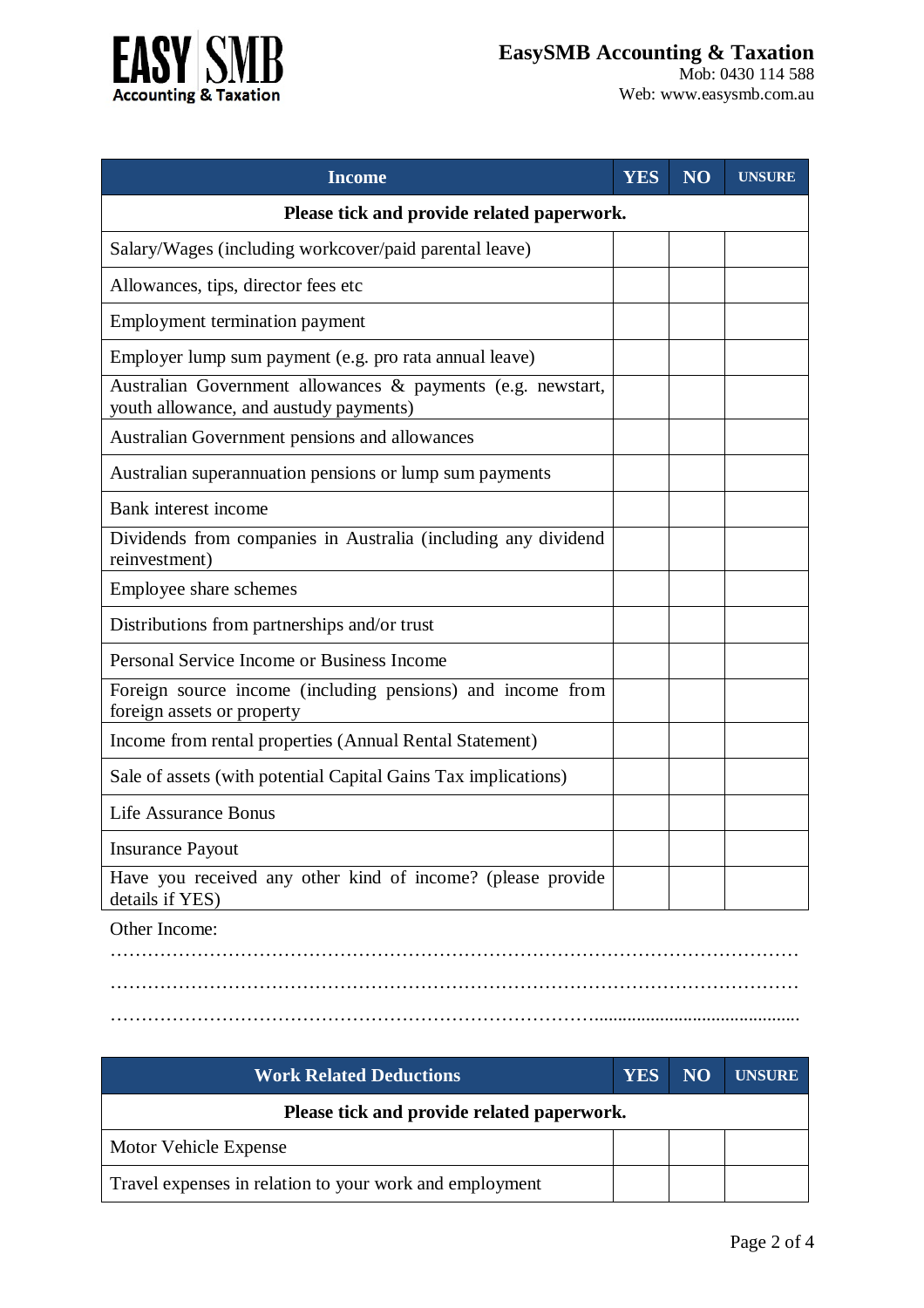

| Protective clothing for work                                                    |  |  |
|---------------------------------------------------------------------------------|--|--|
| Work related or occupation specifically required clothing                       |  |  |
| Laundry expenses                                                                |  |  |
| Sun protection related products                                                 |  |  |
| Professional membership fees                                                    |  |  |
| Union fee                                                                       |  |  |
| Self education                                                                  |  |  |
| Conference and/or Seminar expenses                                              |  |  |
| Books, journals and professional libraries or subscriptions                     |  |  |
| Telephone, mobile phone and/or internet for work/business<br>related            |  |  |
| Home office (Please provide hours for work usage per week)                      |  |  |
| Computers/software for work related usage                                       |  |  |
| Car parking and tolls                                                           |  |  |
| Expenses in relation to allowances received                                     |  |  |
| Working overtime meals cost                                                     |  |  |
| Equipment and/or tools expenses                                                 |  |  |
| Please provide details of other work related expenses paid and not listed above |  |  |
| Other Expenses Incurred:                                                        |  |  |
|                                                                                 |  |  |

## …………………………………………………………………………………………………

……………………………………………………………………............................................

**Other Deductions YES NO UNSURE Please tick and provide related paperwork.** Gifts or donations to charity within Australia Expenses in relation to dividend or interest income Tax agent fee for previous year's return Distance travelled to tax agent for tax affairs last year Income protection insurance cost Interest or dividend related deduction Superannuation contributions paid by self-employed person